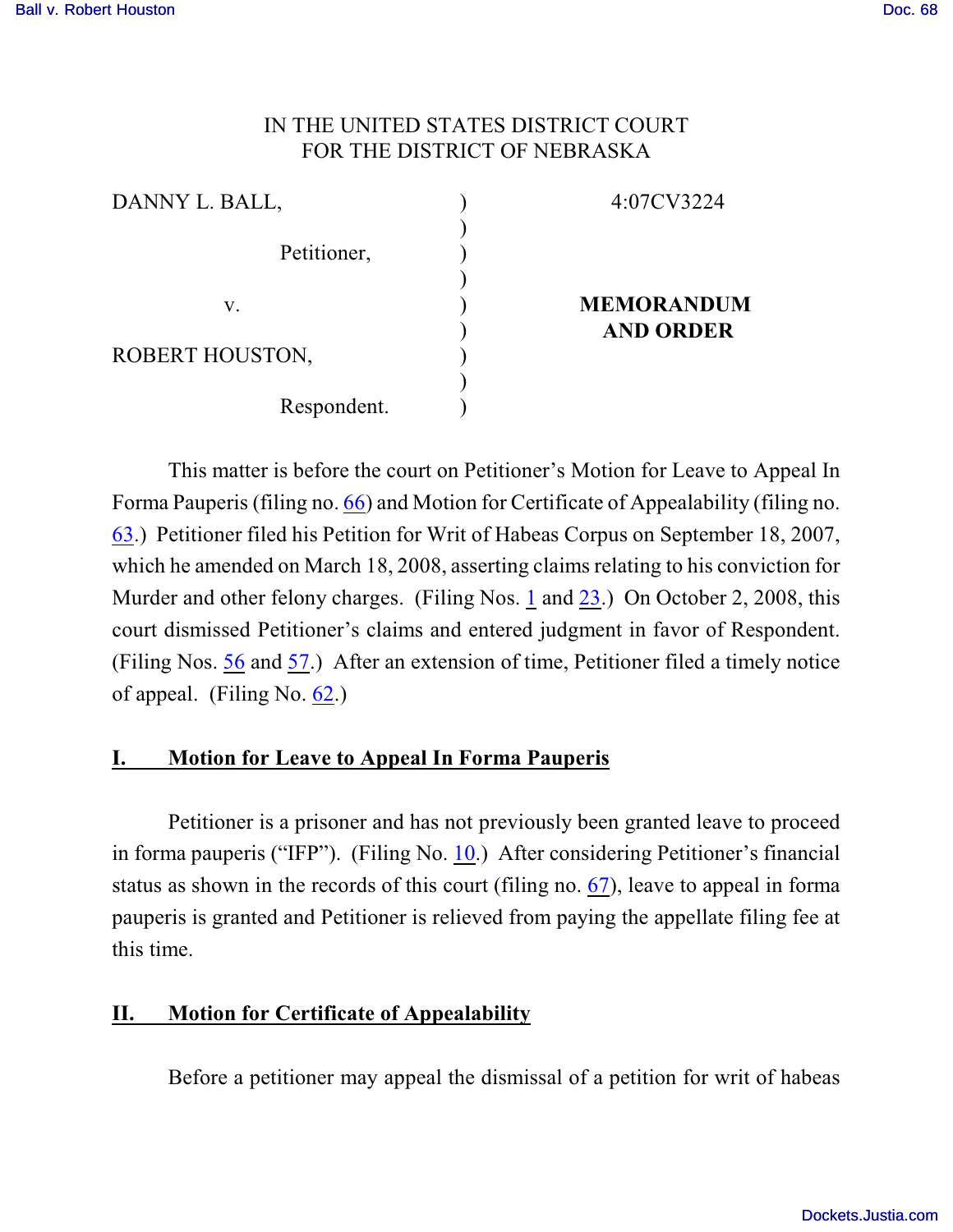corpus, a "Certificate of Appealability" must issue. Pursuant to the Antiterrorism and Effective Death Penalty Act of 1996 ("AEDPA"), the right to appeal such a dismissal is governed by  $28$  U.S.C.  $\S$   $2253(c)$ , which states:

(c)(1) Unless a circuit justice or judge issues a certificate of appealability, an appeal may not be taken to the court of appeals from–

(A) the final order in a habeas corpus proceeding in which the detention complained of arises out of process issued by a State court; ....

(2) A certificate of appealability may issue under paragraph (1) only if the applicant has made a substantial showing of the denial of a constitutional right.

(3) The certificate of appealability under paragraph (1) shall indicate which specific issue or issues satisfy the showing required by paragraph  $(2).<sup>1</sup>$ 

A certificate of appealability may issue only if the applicant has made a substantial showing of the denial of a constitutional right. *See* [28 U.S.C. §](http://web2.westlaw.com/find/default.wl?fn=_top&rs=WLW8.09&rp=%2ffind%2fdefault.wl&mt=Westlaw&vr=2.0&sv=Split&cite=28+U.S.C.+%c2%a7+2253(c)(2))  $2253(c)(2)$ . Such a showing requires a demonstration "that reasonable jurists could debate whether (or, for that matter, agree that) the petition should have been resolved in a different manner or that the issues presented were adequate to deserve encouragement to proceed further." *Slack v. McDaniel*[, 529 U.S. 473, 484 \(2000\)](http://web2.westlaw.com/find/default.wl?fn=_top&rs=WLW8.09&rp=%2ffind%2fdefault.wl&mt=Westlaw&vr=2.0&sv=Split&cite=529+us+484) (internal quotation marks omitted), citing *Barefoot v. Estelle*[, 463 U.S. 894 \(1983\)](http://web2.westlaw.com/find/default.wl?fn=_top&rs=WLW8.09&rp=%2ffind%2fdefault.wl&mt=Westlaw&vr=2.0&sv=Split&cite=463+us+894) (defining pre-AEDPA standard for a certificate of probable cause to appeal).

<sup>&</sup>lt;sup>1</sup>Similarly, [Federal Rule of Appellate Procedure 22\(b\)](http://web2.westlaw.com/find/default.wl?fn=_top&rs=WLW8.09&rp=%2ffind%2fdefault.wl&mt=Westlaw&vr=2.0&sv=Split&cite=frap+22), as amended by AEDPA, indicates that in an action pursuant to [28 U.S.C. § 2254](http://web2.westlaw.com/find/default.wl?fn=_top&rs=WLW8.09&rp=%2ffind%2fdefault.wl&mt=Westlaw&vr=2.0&sv=Split&cite=28+usc+2254), a notice of appeal triggers the requirement that the district judge who rendered the judgment either issue a certificate of appealability or state the reasons why such a certificate should not issue. *See generally Tiedeman v. Benson*[, 122 F.3d 518, 521 \(8th Cir. 1997\)](http://web2.westlaw.com/find/default.wl?fn=_top&rs=WLW8.09&rp=%2ffind%2fdefault.wl&mt=Westlaw&vr=2.0&sv=Split&cite=122+f+3d+521).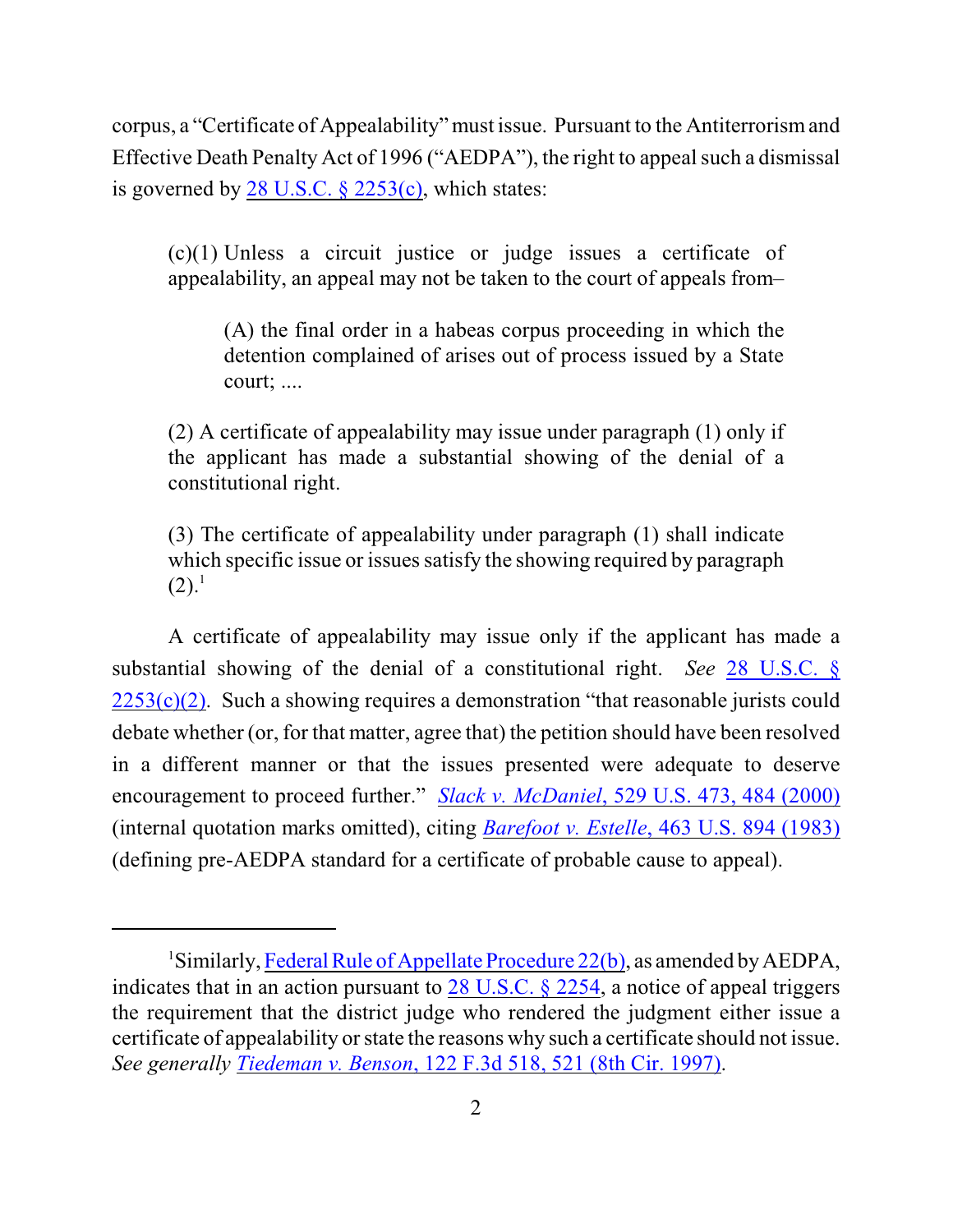"Where a district court has rejected the constitutional claims on the merits, the showing required to satisfy  $\S2253(c)$  is straightforward: The petitioner must demonstrate that reasonable jurists would find the district court's assessment of the constitutional claims debatable or wrong." *Slack*[, 529 U.S. at 484](http://web2.westlaw.com/find/default.wl?fn=_top&rs=WLW8.09&rp=%2ffind%2fdefault.wl&mt=Westlaw&vr=2.0&sv=Split&cite=529+us+484). Similarly, if the district court denies a petition for writ of habeas corpus on procedural grounds without reaching the underlying constitutional claims on the merits:

[A] COA should issue when the prisoner shows, at least, that jurists of reason would find it debatable whether the petition states a valid claim of the denial of a constitutional right and ... would find it debatable whether the district court was correct in its procedural ruling .... Where a plain procedural bar is present and the district court is correct to invoke it to dispose of the case, a reasonable jurist could not conclude either that the district court erred in dismissing the petition or that the petitioner should be allowed to proceed further. In such a circumstance, no appeal would be warranted.

# *[Id.](http://web2.westlaw.com/find/default.wl?fn=_top&rs=WLW8.09&rp=%2ffind%2fdefault.wl&mt=Westlaw&vr=2.0&sv=Split&cite=529+us+484)*

The court has carefully reviewed the record and Petitioner's Brief in Support of Motion for Certificate of Appealability. (Filing No. [64](http://ecf.ned.uscourts.gov/doc1/11301600690).) Petitioner has failed to demonstrate that reasonable jurists would find this court's ruling debatable or wrong. For the reasons stated in its October 2, 2008 Memorandum and Order, which dismissed Petitioner's claims for procedural reasons and on the merits, the court declines to issue a Certificate of Appealability.

#### IT IS THEREFORE ORDERED that:

1. Petitioner's Motion for Leave to Appeal In Forma Pauperis (filing no. [66](http://ecf.ned.uscourts.gov/doc1/11301600714)) is granted.

2. Petitioner's Motion for Certificate of Appealability (filing no. [63](http://ecf.ned.uscourts.gov/doc1/11301600687)) is